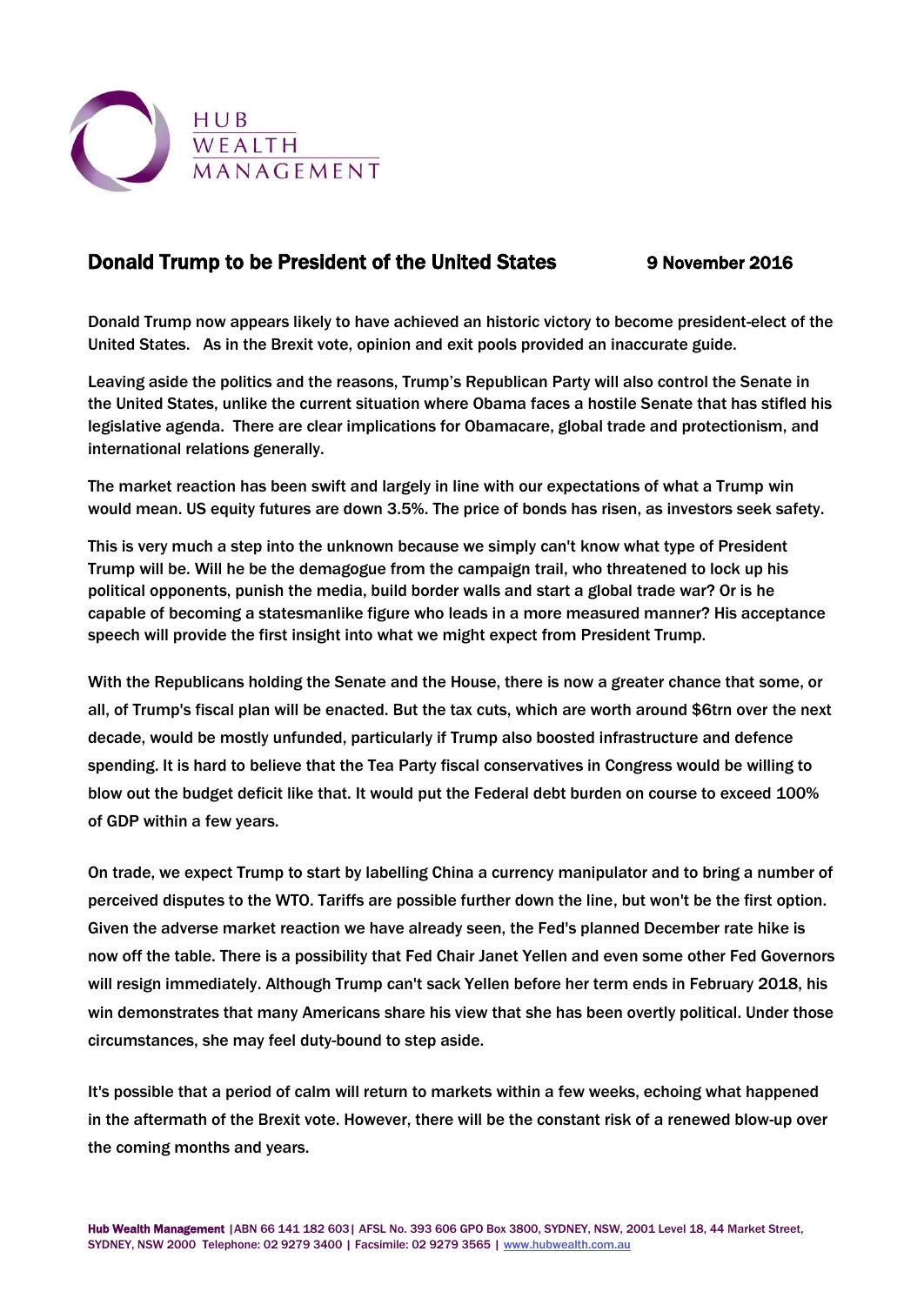

## Portfolio Implications

At Hub Wealth, we use some basic fundamentals in the process of portfolio construction: quality and diversification. That does not guarantee immediate success, but it does provide a sound basis for effective long-term outcomes.

In the short-term, it is likely that share markets will continue to fall in value. While Hub portfolios are individually tailored, they have relatively modest share exposure, with less than 40% in shares (split between Australian and international) across our overall clients. Most portfolios currently have even less than this.

Currency is another factor. International share investments also can provide exposure to overseas currencies. Today, the Australian dollar fell sharply against other currencies. This makes imports more expensive, but also provides a positive return for Australian investors.

Portfolios have very modest exposure to listed property. This will again help to minimise the downside risk.

Cash and defensive assets remain a very important part of portfolios. For most clients, these defensive strategies account for over 40% of total investments.

In recent years, we have included some **alternative strategies** in portfolios, partly for situations like this. The idea of many of these approaches is that they are not fully exposure to market movements.

Within portfolios, we also use some active managers. These managers have the ability to hold cash and/or take positions to protect some volatility risk. For example, Magellan Global fund holds 16% cash currently.

Portfolios also have exposure to active asset allocation through the Schroder Real Return Fund. Here, the manager can hold any combination of assets, but aims to generate long-term returns of 55 p.a. above inflation. As at November, the fund had 26% in cash and only 29% in total share exposure. The remainder is in defensive assets. It is ideally placed to benefit from buying quality assets at lower prices.

Finally, it is now more likely that the US Federal Reserve will further delay increasing interest rates while it becomes clear what President Trump will actually do. This should be a positive for markets.